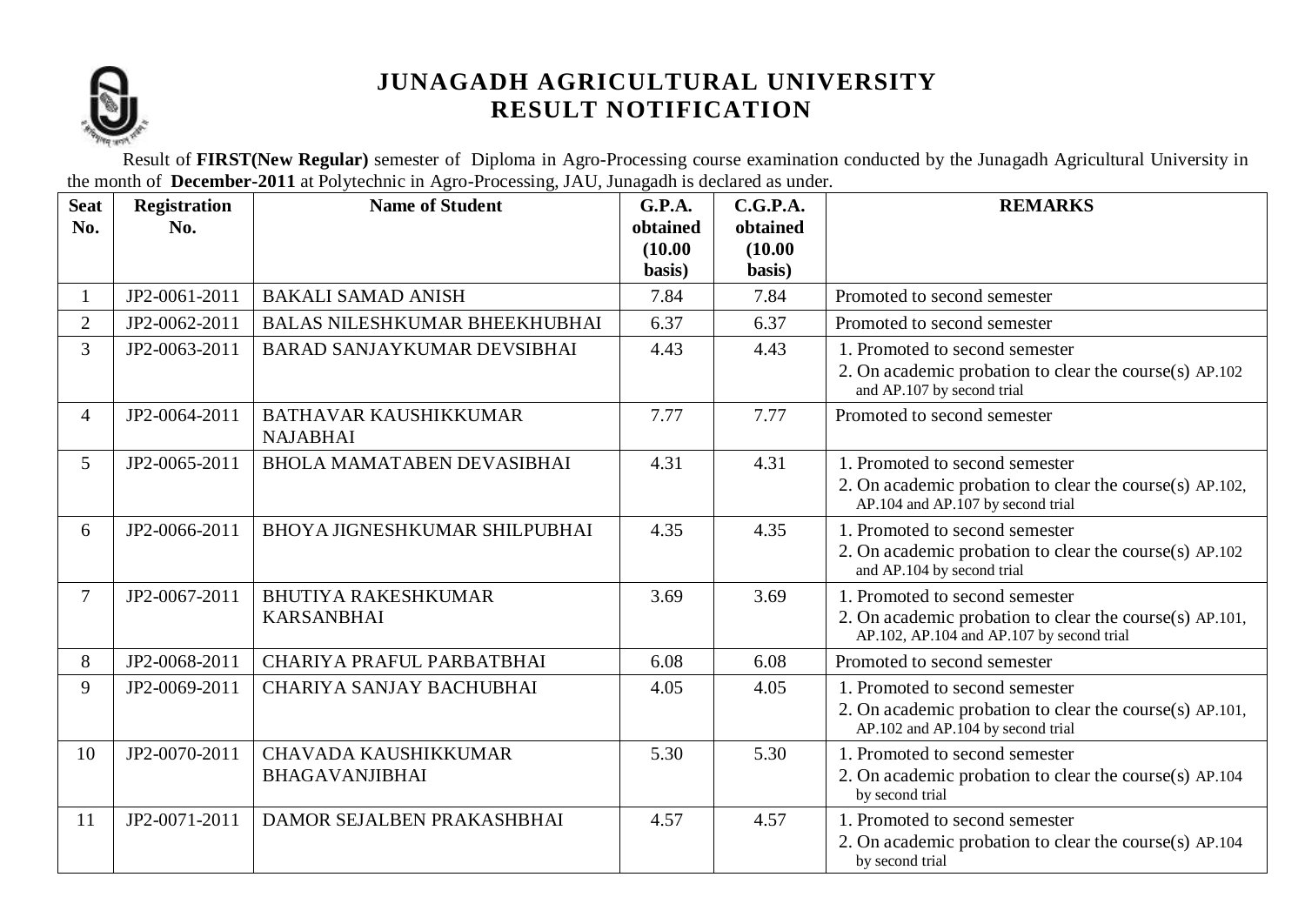| 12 | JP2-0072-2011 | DHARSANDIA TEJASKUMAR RASIKLAL            | 3.76 | 3.76 | 1. Not promoted to second semester<br>2. On academic probation to clear the course(s) AP.101,<br>AP.102, AP.103, AP.105 and AP.107 by second trial                                 |
|----|---------------|-------------------------------------------|------|------|------------------------------------------------------------------------------------------------------------------------------------------------------------------------------------|
| 13 | JP2-0073-2011 | <b>GOHIL RAHULBHAI BABUBHAI</b>           | 5.99 | 5.99 | Promoted to second semester                                                                                                                                                        |
| 14 | JP2-0074-2011 | HATHILA PRAGNABEN NARVATBHAI              | 4.63 | 4.63 | 1. Promoted to second semester<br>2. On academic probation to clear the course(s) AP.104<br>by second trial                                                                        |
| 15 | JP2-0075-2011 | JETHAVA GEETABEN PUNABHAI                 | 3.13 | 3.13 | 1. Not promoted to second semester<br>2. On academic probation to clear the course(s) AP.101,<br>AP.102, AP.103, AP.104, AP.106 and AP.107 by second<br>trial                      |
| 16 | JP2-0076-2011 | JOTVA RAMESHBHAI MENSIBHAI                | 4.43 | 4.43 | 1. Promoted to second semester<br>2. On academic probation to clear the course(s)AP.102,<br>AP.104 and AP.107 by second trial                                                      |
| 17 | JP2-0077-2011 | KAMANI BHAVESH PRAGJI                     | 6.61 | 6.61 | Promoted to second semester                                                                                                                                                        |
| 18 | JP2-0078-2011 | KANERIYA JEKILKUMAR DHIRAJLAL             | 5.71 | 5.71 | Promoted to second semester                                                                                                                                                        |
| 19 | JP2-0079-2011 | KARMUR SHAILESH BATUKBHAI                 | 2.15 | 2.15 | 1. Not promoted to second semester<br>2. On academic probation to clear "W" Grade course(s)<br>AP.101, AP.102, AP.103, AP.104, AP.105, AP.106,<br>AP.107 and AP.108 by first trial |
| 20 | JP2-0080-2011 | KATHAROTIYA KRUNAL MUKESHBHAI             | 5.60 | 5.60 | 1. Promoted to second semester<br>2. On academic probation to clear the course(s) AP.104<br>and AP.106 by second trial                                                             |
| 21 | JP2-0081-2011 | KORAT DIPALIBEN NITINBHAI                 | 4.69 | 4.69 | 1. Promoted to second semester<br>2. On academic probation to clear the course(s) AP.102<br>and AP.107 by second trial                                                             |
| 22 | JP2-0082-2011 | MAKVANA KISHAN MANOJBHAI                  | 4.16 | 4.16 | 1. Promoted to second semester<br>2. On academic probation to clear the course(s) AP.101,<br>AP.102, AP.104 and AP.105 by second trial                                             |
| 23 | JP2-0083-2011 | MARADIYA ASHRUTI<br><b>BHAGAVANJIBHAI</b> | 6.96 | 6.96 | Promoted to second semester                                                                                                                                                        |
| 24 | JP2-0084-2011 | ODEDARA HEENABEN JIVABHAI                 | 4.77 | 4.77 | 1. Promoted to second semester<br>2. On academic probation to clear the course(s) AP.102<br>by second trial                                                                        |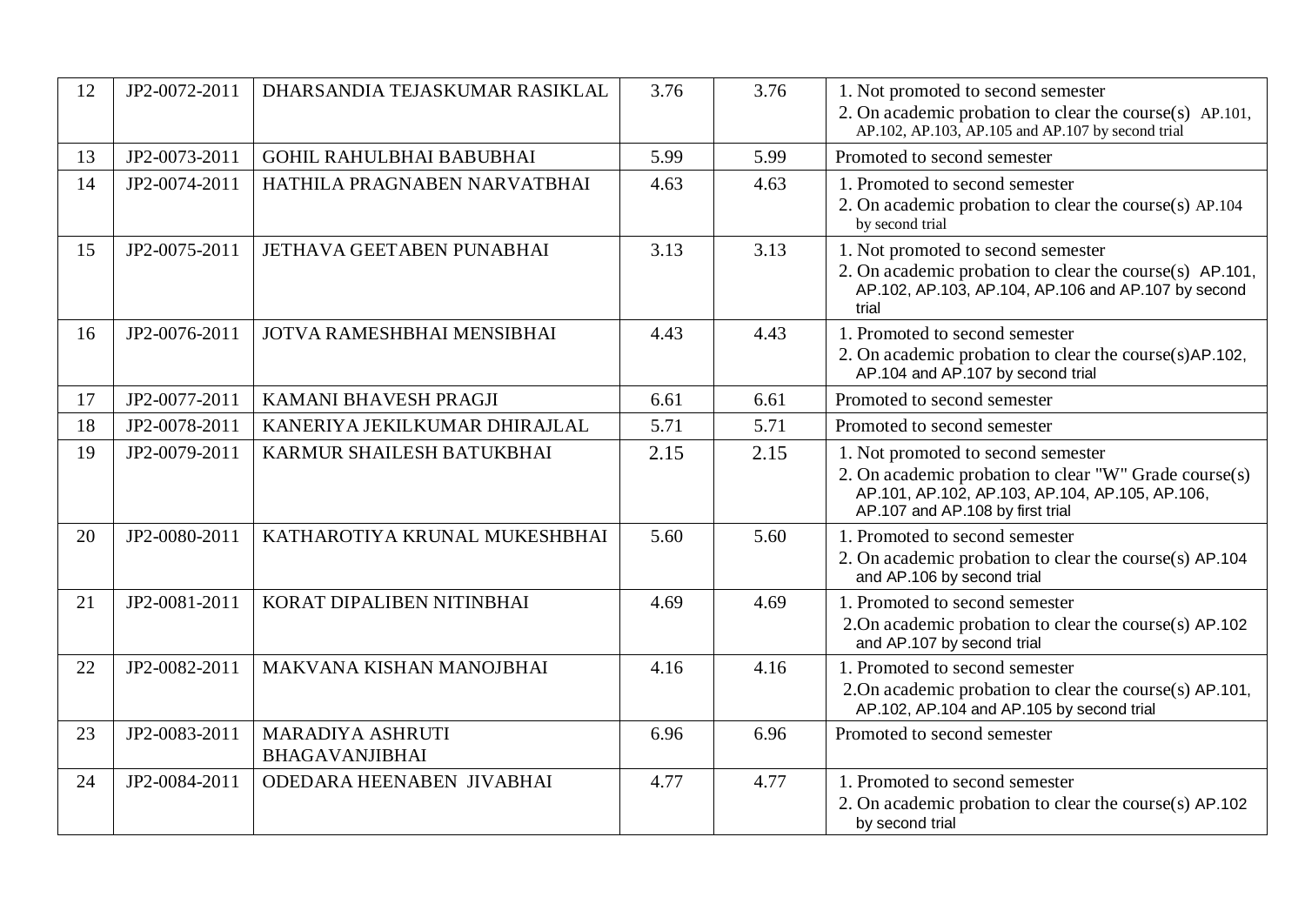| 25 | JP2-0085-2011        | ODEDARA POOJABEN HAJABHAI                 | 5.98 | 5.98 | 1. Promoted to second semester<br>2. On academic probation to clear the course(s) AP.102     |
|----|----------------------|-------------------------------------------|------|------|----------------------------------------------------------------------------------------------|
|    |                      |                                           |      |      | by second trial                                                                              |
| 26 | JP2-0086-2011        | ODEDRA SONAL RINABHAI                     | 7.73 | 7.73 | Promoted to second semester                                                                  |
| 27 | JP2-0087-2011        | PATEL KRISHNABAHEN RANJITBHAI             | 6.65 | 6.65 | Promoted to second semester                                                                  |
| 28 | JP2-0088-2011        | RAM ANKITABEN AMRABHAI                    | 6.40 | 6.40 | Promoted to second semester                                                                  |
| 29 | JP2-0089-2011        | RATHOD DISHA BHAGVANJIBHAI                | 6.92 | 6.92 | Promoted to second semester                                                                  |
| 30 | JP2-0090-2011        | SAGATHIYA MANSI RAMESHCHANDRA             | 6.27 | 6.27 | Promoted to second semester                                                                  |
| 31 | JP2-0091-2011        | SARVANI ANJUMKHAN ABBASKHAN               | 5.36 | 5.36 | Promoted to second semester                                                                  |
| 32 | JP2-0092-2011        | SEVARA SHITALBEN HARADASBHAI              | 4.73 | 4.73 | Promoted to second semester                                                                  |
| 33 | JP2-0093-2011        | VASAIYA RONAKBEN MALSINGBHAI              | 4.43 | 4.43 | 1. Promoted to second semester                                                               |
|    |                      |                                           |      |      | 2. On academic probation to clear the course(s) AP.102,<br>AP.104 and AP.106 by second trial |
|    | <b>Part Students</b> |                                           |      |      |                                                                                              |
| 34 | JP2-0027-2010        | ASODARIYA MAYABEN HARESHBHAI              | 5.07 | 5.07 | 1. Promoted to third semester                                                                |
| 35 | JP2-0029-2010        | <b>BALAS KAJALBEN DANABHAI</b>            | 3.79 | 3.79 | 1. Not promoted to second semester                                                           |
|    |                      |                                           |      |      | 2. On academic probation to clear the course(s) AP.101<br>and AP.104 by fourth & final trial |
| 36 | JP2-0033-2010        | DAMOR KAPEELABEN KALSINGBHAI              | 4.62 | 4.62 | 1. Promoted to second semester                                                               |
| 37 | JP2-0038-2010        | KAMANI NIKHILKUMAR KISHORBHAI             | 4.86 | 4.86 | 1. Promoted to third semester                                                                |
| 38 | JP2-0039-2010        | KUKADIYA BHARAT HARSUKHBHAI               | 4.87 | 4.87 | 1. Promoted to second semester                                                               |
| 39 | JP2-0044-2010        | NANDANIYA DILIPKUMAR VASABHAI             | 4.87 | 4.87 | 1. Promoted to third semester                                                                |
| 40 | JP2-0045-2010        | NANDANIYA HIRENKUMAR<br><b>GOVINDBHAI</b> | 5.35 | 5.35 | 1. Promoted to second semester                                                               |
| 41 | JP2-0047-2010        | PITHIYA BHARAT NATHABHAI                  | 4.24 | 4.24 | 1. Not promoted to third semester                                                            |
|    |                      |                                           |      |      | 2. On academic probation to clear the course(s) AP.104<br>by fourth & final trial            |
|    |                      |                                           |      |      | 3. He has also to clear the course(s) AP.201 and AP.202 of<br>second semester by third trial |
| 42 | JP2-0048-2010        | RATHOD KINJALBEN DEVARAJBHAI              | 4.73 | 4.73 | 1. Promoted to second semester                                                               |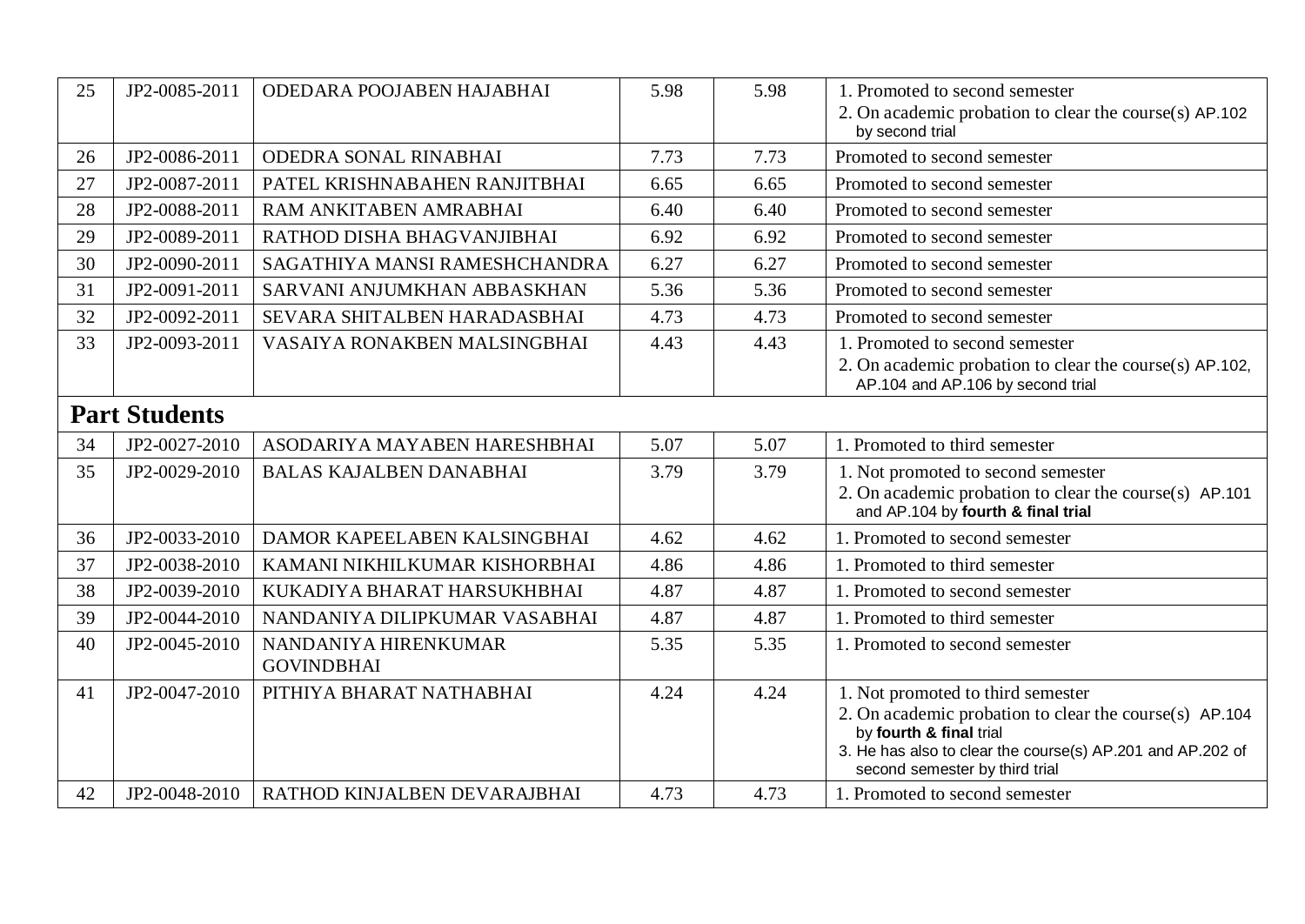

Result of **SECOND (New Supple.)** semester of Diploma in Agro-Processing course examination conducted by the Junagadh Agricultural University in the month of **December-2011** at Polytechnic in Agro-Processing, JAU, Junagadh is declared as under.

| <b>Seat</b><br>No. | <b>Registration No.</b> | <b>Name of Student</b>        | G.P.A.<br>obtained<br>(10.00)<br>basis) | C.G.P.A.<br>obtained<br>(10.00)<br>basis) | <b>REMARKS</b>                                                                                                                                                                                                        |
|--------------------|-------------------------|-------------------------------|-----------------------------------------|-------------------------------------------|-----------------------------------------------------------------------------------------------------------------------------------------------------------------------------------------------------------------------|
|                    | JP2-0027-2010           | ASODARIYA MAYABEN HARESHBHAI  | 5.43                                    | 5.25                                      | Promoted to third semester                                                                                                                                                                                            |
| 2                  | JP2-0036-2010           | <b>JOTVA DINESH RAMBHAI</b>   | 5.48                                    | 5.14                                      | Promoted to fourth semester                                                                                                                                                                                           |
| 3                  | JP2-0038-2010           | KAMANI NIKHILKUMAR KISHORBHAI | 5.55                                    | 5.21                                      | Promoted to third semester                                                                                                                                                                                            |
| 4                  | JP2-0044-2010           | NANDANIYA DILIPKUMAR VASABHAI | 5.25                                    | 5.06                                      | Promoted to third semester                                                                                                                                                                                            |
| 5                  | JP2-0047-2010           | PITHIYA BHARAT NATHABHAI      | 3.85                                    | 4.04                                      | 1. Not promoted to third semester<br>2. On academic probation to clear the courses<br>AP.201 and AP.202 by third trial.<br>3. He has also to clear the course(s) AP.104 of<br>First semester by fourth & final trial. |
| 6                  | JP2-0049-2010           | RATHOD PARUL KHIMJIBHAI       | 5.94                                    | 5.86                                      | Promoted to fourth semester                                                                                                                                                                                           |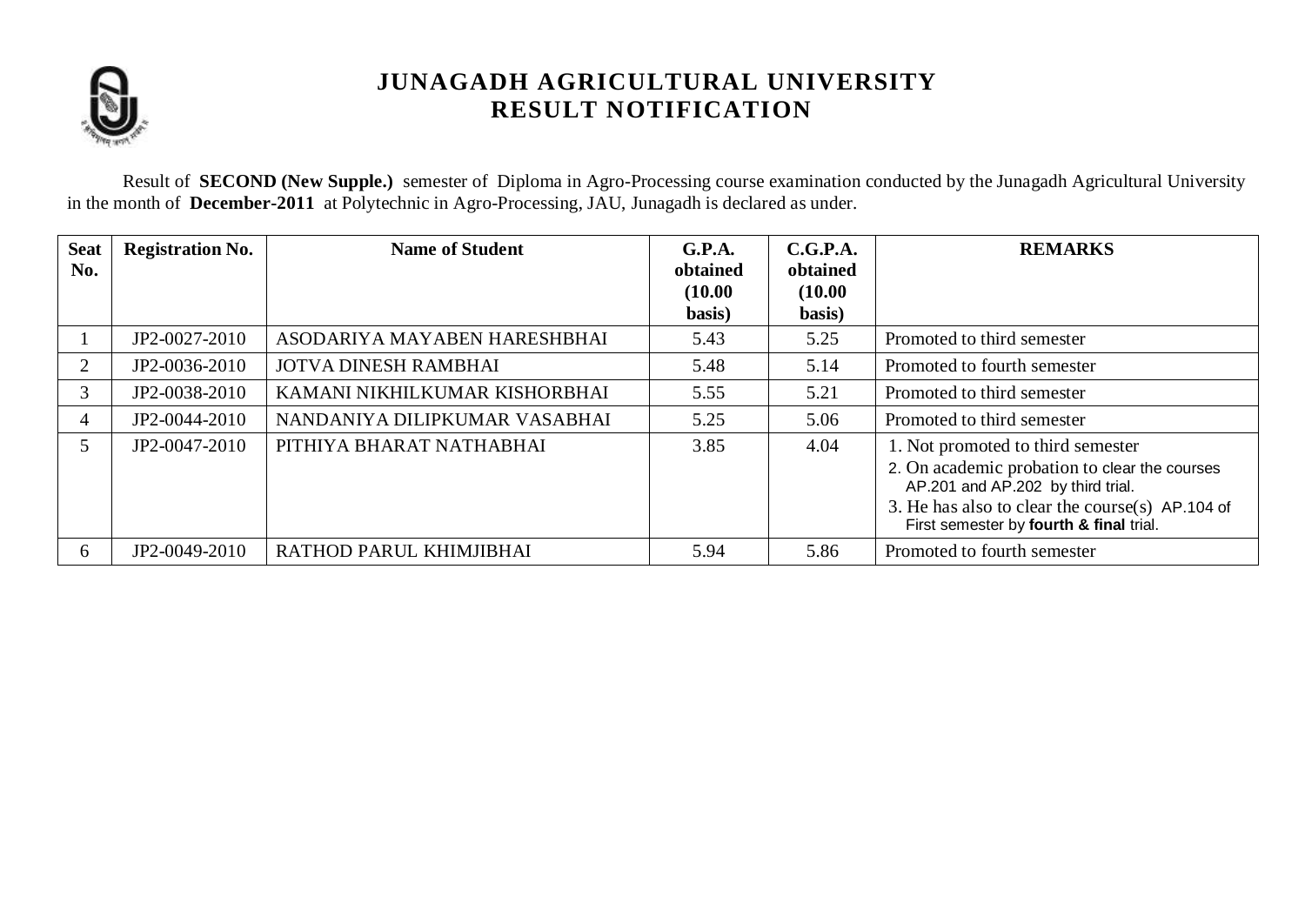

Result of **Third (New Regular)** semester of Diploma in Agro-Processing course examination conducted by the Junagadh Agricultural University in the month of **December-2011** at Polytechnic in Agro-Processing, JAU, Junagadh is declared as under.

| <b>Seat</b><br>No. | <b>Registration No.</b> | <b>Name of Student</b>             | <b>G.P.A.</b><br>obtained | C.G.P.A.<br>obtained | <b>REMARKS</b>              |
|--------------------|-------------------------|------------------------------------|---------------------------|----------------------|-----------------------------|
|                    |                         |                                    | (10.00)                   | (10.00)              |                             |
|                    |                         |                                    | basis)                    | basis)               |                             |
|                    | JP2-0028-2010           | <b>BAKU RAJA DEVSI</b>             | 5.98                      | 5.54                 | Promoted to fourth semester |
| $\overline{2}$     | JP2-0030-2010           | BAMBHANIYA DILIPKUMAR VARAJANGBHAI | 6.78                      | 6.21                 | Promoted to fourth semester |
| $\overline{3}$     | JP2-0031-2010           | <b>BLOCH NILOFAR SAFEEMAHMAD</b>   | 7.91                      | 7.76                 | Promoted to fourth semester |
| 4                  | JP2-0032-2010           | CHAUHAN DIVYESHKUMAR DINESHBHAI    | 7.28                      | 6.77                 | Promoted to fourth semester |
| 5                  | JP2-0034-2010           | DANGODARA ALPESH PANCHABHAI        | 7.03                      | 7.24                 | Promoted to fourth semester |
| 6                  | JP2-0035-2010           | DODIA HARESH RAMBHAI               | 7.30                      | 6.89                 | Promoted to fourth semester |
| $\tau$             | JP2-0036-2010           | <b>JOTVA DINESH RAMBHAI</b>        | 5.28                      | 5.19                 | Promoted to fourth semester |
| 8                  | JP2-0037-2010           | KAMALIYA KANABHAI NATHABHAI        | 7.43                      | 6.60                 | Promoted to fourth semester |
| 9                  | JP2-0040-2010           | LADANI YAGNIKKUMAR PARSHOTAMBHAI   | 7.31                      | 7.47                 | Promoted to fourth semester |
| 10                 | JP2-0041-2010           | <b>MALAM SANJAY BACHUBHAI</b>      | 6.49                      | 6.15                 | Promoted to fourth semester |
| 11                 | JP2-0042-2010           | NAKUM MILANKUMAR GOGANBHAI         | 7.07                      | 6.77                 | Promoted to fourth semester |
| 12                 | JP2-0043-2010           | NAKUM PRAFULKUMAR DEVABHAI         | 6.42                      | 5.85                 | Promoted to fourth semester |
| 13                 | JP2-0046-2010           | PARMAR VISHAKHA KHIMAJIBHAI        | 7.69                      | 6.69                 | Promoted to fourth semester |
| 14                 | JP2-0049-2010           | RATHOD PARUL KHIMJIBHAI            | 5.76                      | 5.83                 | Promoted to fourth semester |
| 15                 | JP2-0050-2010           | SAU DINESHKUMAR LAKHMANBHAI        | 7.49                      | 7.10                 | Promoted to fourth semester |
| 16                 | JP2-0051-2010           | SHINGALA ASHISHKUMAR JAMANBHAI     | 6.79                      | 6.76                 | Promoted to fourth semester |
| 17                 | JP2-0052-2010           | SHIR SURESH DEVABHAI               | 7.05                      | 7.21                 | Promoted to fourth semester |
| 18                 | JP2-0053-2010           | SOLANKI JINALBEN RASIKLAL          | 7.84                      | 7.34                 | Promoted to fourth semester |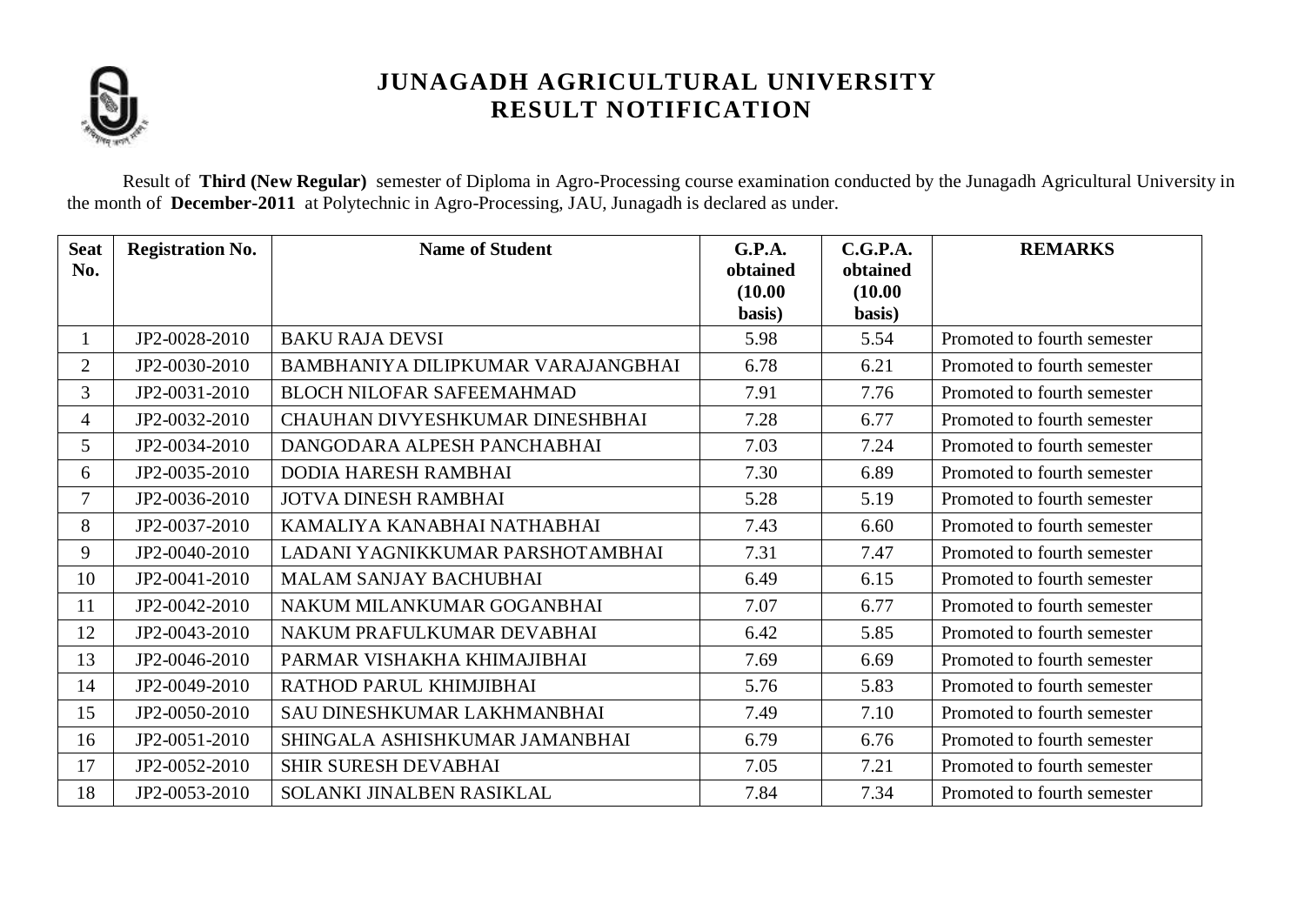| 9  | JP2-0054-2010 | <b>SOLANKI MAHESH NARANBHAI</b> | 6.96 | 6.81 | Promoted to fourth semester |
|----|---------------|---------------------------------|------|------|-----------------------------|
| 20 | JP2-0057-2010 | VADALIYA SADHANABEN BHIMABHAI   | 5.91 | 5.61 | Promoted to fourth semester |
|    | JP2-0058-2010 | VADHER RAMESHBHAI NATHUBHAI     | 7.34 | 6.90 | Promoted to fourth semester |
| つつ | JP2-0059-2010 | VALA RAKESH BHIMSHIBHAI         | 6.46 | 6.35 | Promoted to fourth semester |
| 23 | JP2-0060-2010 | VISANA RAJESH CHHAGANBHAI       | 6.18 | 6.16 | Promoted to fourth semester |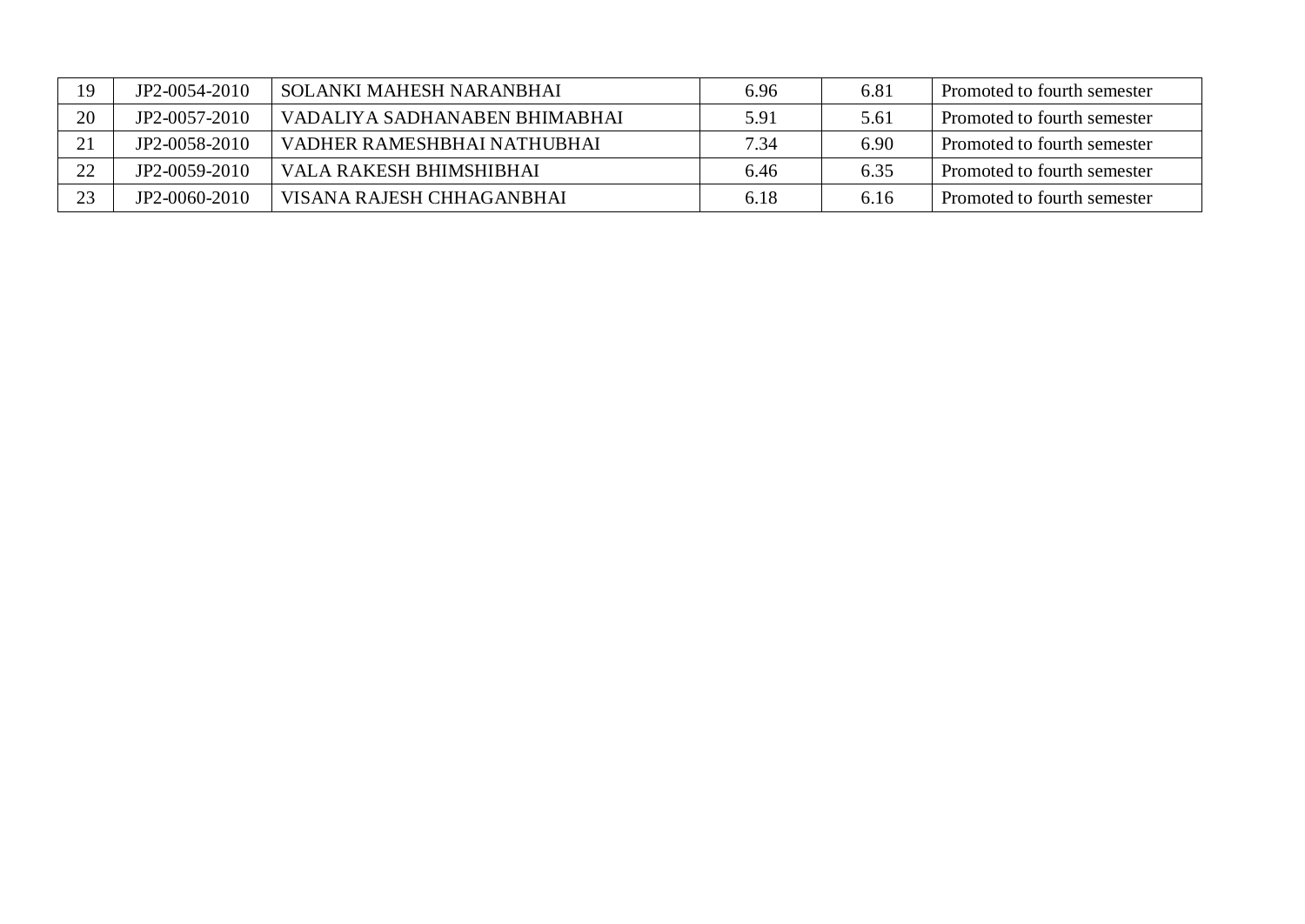

.

## **JUNAGADH AGRICULTURAL UNIVERSITY RESULT NOTIFICATION**

Result of **Third(Old Regular)** semester of Diploma in Agro-Processing course examination conducted by the Junagadh Agricultural University in the month of **December-2011**at Polytechnic in Agro-Processing, JAU, Junagadh is declared as under.

| <b>Seat</b><br>No. | <b>Registration No.</b> | <b>Name of Student</b> | G.P.A.<br>obtained<br>(10.00)<br>basis) | C.G.P.A.<br>obtained<br>(10.00)<br>basis) | <b>REMARKS</b>              |
|--------------------|-------------------------|------------------------|-----------------------------------------|-------------------------------------------|-----------------------------|
|                    | JP2-0024-2009           | VAJA SONALBEN MULUBHAI | 5.04                                    | 4.69                                      | Promoted to fourth semester |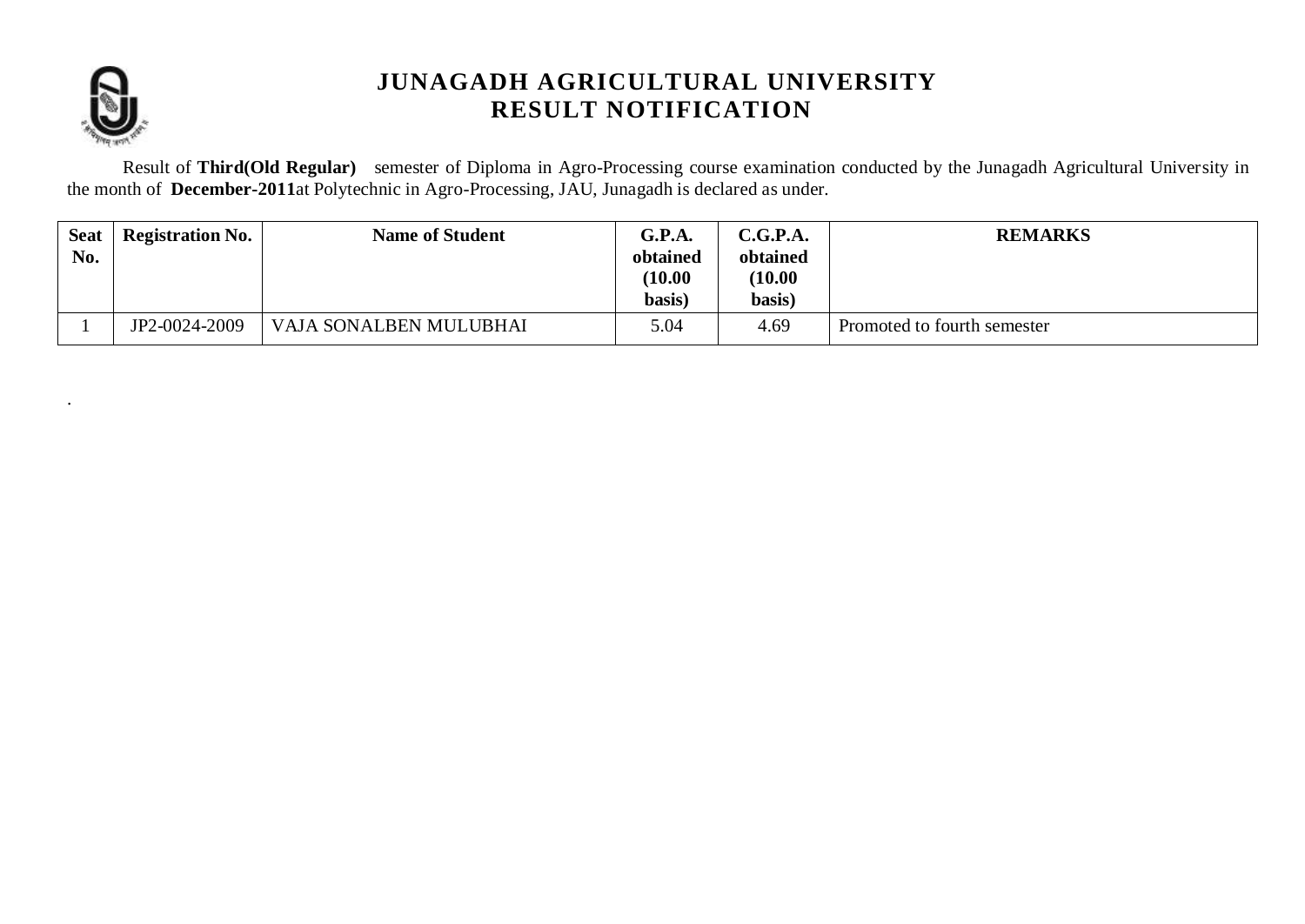

Result of **Fourth (Old Supple.)** semester of Diploma in Agro-Processing course examination conducted by the Junagadh Agricultural University in the month of **December-2011**at Polytechnic in Agro-Processing, JAU, Junagadh is declared as under.

| <b>Seat</b> | <b>Registration No.</b> | <b>Name of Student</b>         | G.P.A.              | C.G.P.A.            | <b>REMARKS</b>             |
|-------------|-------------------------|--------------------------------|---------------------|---------------------|----------------------------|
| No.         |                         |                                | obtained<br>(10.00) | obtained<br>(10.00) |                            |
|             |                         |                                | basis)              | basis)              |                            |
|             |                         |                                |                     |                     |                            |
|             | JP2-0002-2009           | <b>BHALANI ABHAY RASIKBHAI</b> | 5.64                | 5.21                | Promoted to sixth semester |
|             | JP2-0014-2009           | KUCHA VISHAL VALLABHBHAI       | 5.28                | 5.10                | Promoted to sixth semester |
| ◠<br>ື      | JP2-0016-2009           | NAMASA SANJAYKUMAR BABULAL     | 5.29                | 4.73                | Promoted to sixth semester |